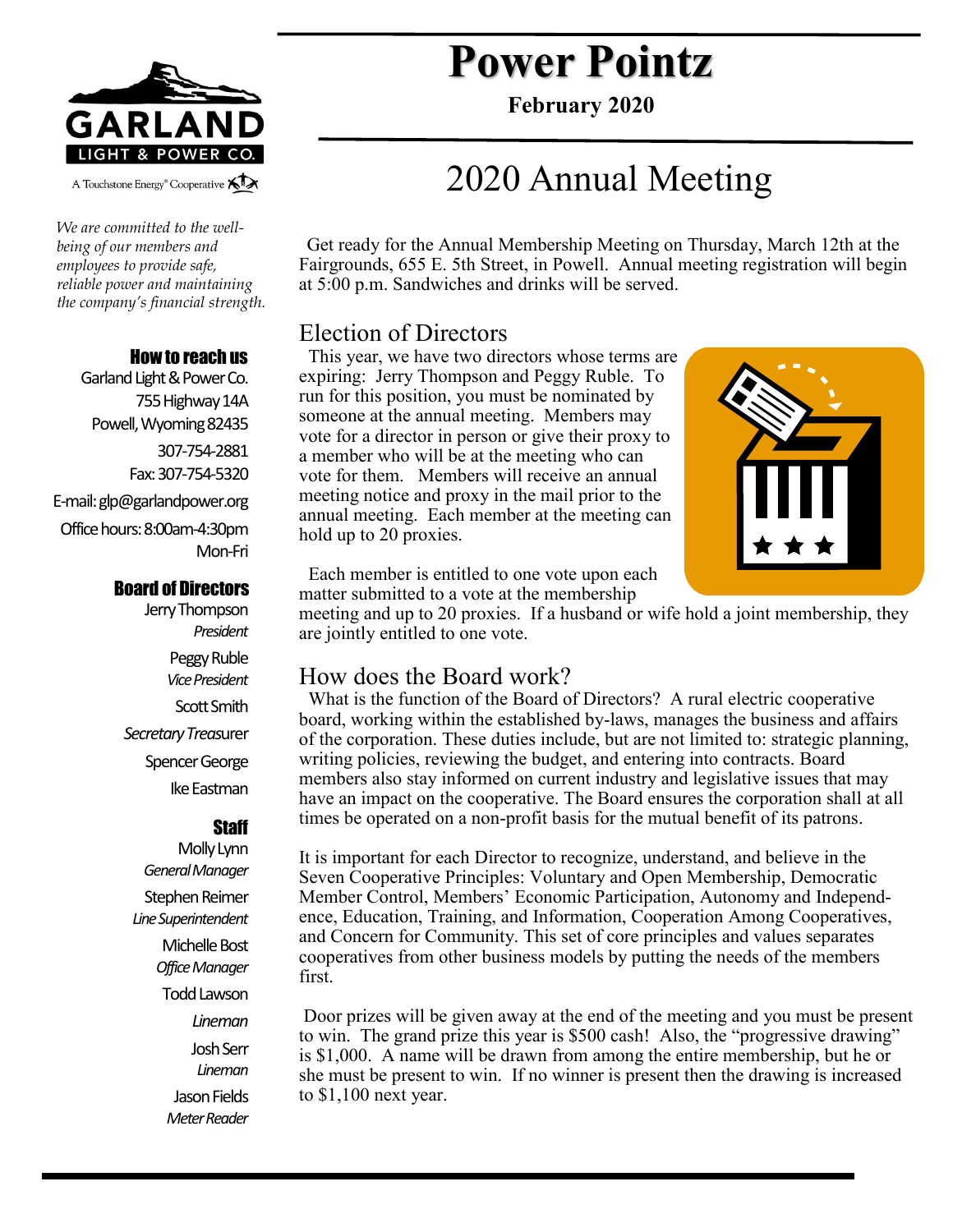## Message from Molly

When you want electric power, all you have to do is flip a switch or plug into an outlet. What happens before that flip of the switch involves a considerable commitment of time, equipment, facilities and people your Cooperative has in place to ensure that power is there when you need it. Reliability ratings for the last five years show Garland Light and Power Co. has kept the power on 99.99% of the time. Our commitment has been and always will be to provide you with reliable and safe power while providing superior customer service. This high level of service requires an equal investment from each of our Cooperative members.



Like many other utilities, your Cooperative utilizes a monthly charge to cover the cost of providing service to your home. Garland Light and Power Co. refers to this fee as a Basic Charge and this covers the monthly costs for poles, wires, meters, transformers and other infrastructure necessary to deliver electricity to the Cooperative's members and maintain these lines for future reliability. Garland Light and Power Co. needs to collect enough money each month to cover our operating costs regardless of how many kWh's are sold.

The Cooperative commissioned a Cost of Service study in the Spring of 2019 to be done by National Rural Utilities Cooperative Finance Cooperative (CFC). This study indicated that the Commercial and Irrigation rate classes are currently adequate as opposed to the Residential rate class which is not sufficient to sustain the cooperative's obligations. There has not been an increase in the Basic Charge since 2015.

Beginning on April 1, 2020 (and reflected on the bills members receive in May) the Residential Basic Charge will increase from \$28 to \$48 a month. Commercial and Irrigation rate classes will not see a change in either the Basic Charge or Energy Charge.

At the same time, the Energy Charge per kWh will decrease from .1236 to .1025. By increasing the Basic Charge and decreasing the Energy Charge, the Cooperative will not bring in more revenue each month, thereby remaining revenue neutral, but will be collecting revenue on a fair and consistent basis. Some members will see a decrease in their monthly bill while others will see an increase.

We are committed to answering all of your questions quickly and honestly, so please contact our office if you have questions or concerns.

This institution is an equal opportunity provider and employer.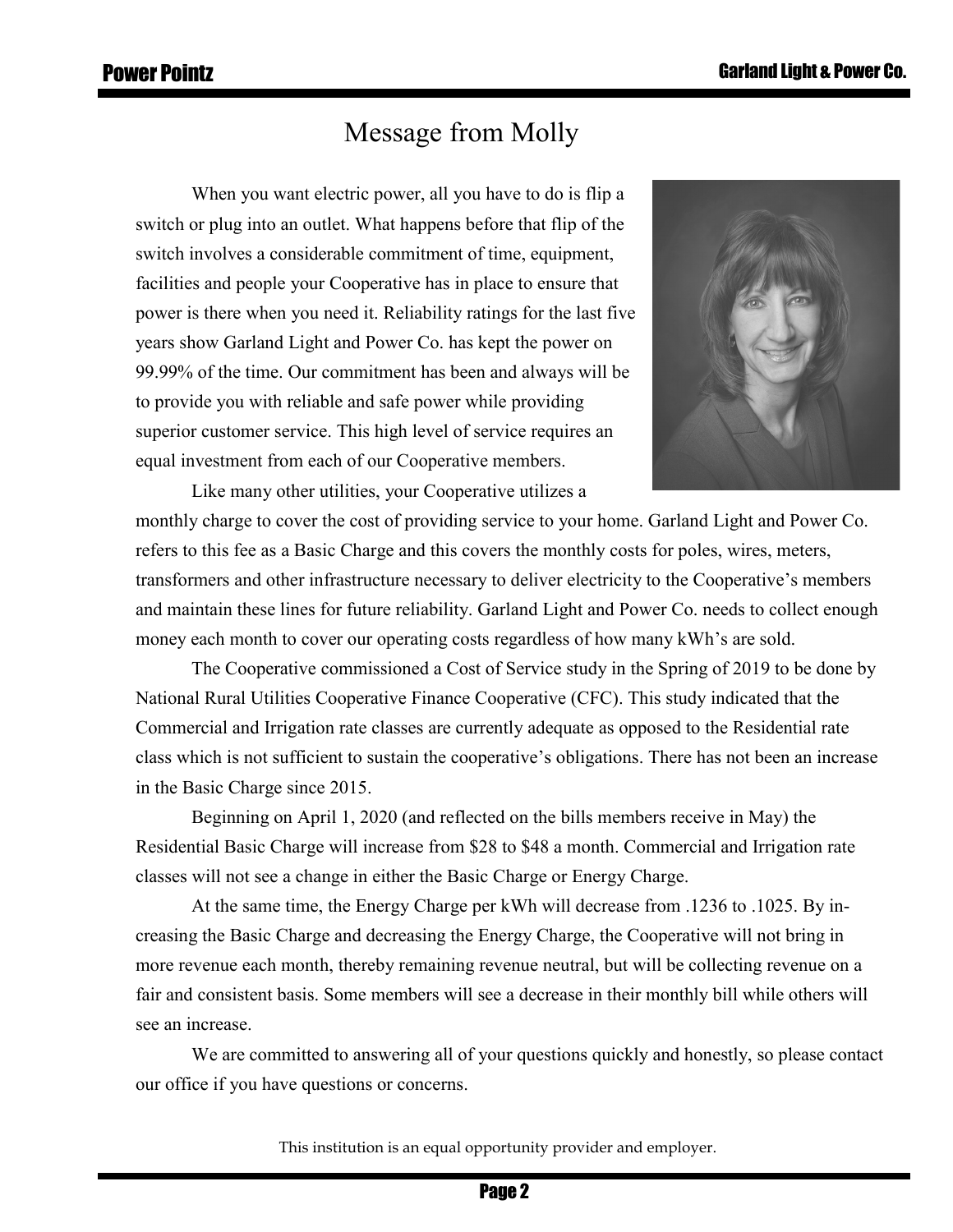# Capital Credits

 One of the benefits of being a member of Garland Light & Power Co. is that you are also an owner. Your ownership is reflected in any excess margins the cooperative might have at the end of the year, above and beyond the cost of providing electricity to you.

 These excess margins are tracked through what we call "capital credits." Each member of the cooperative is allocated their share of capital credits or excess margins based on their patronage provided to the cooperative each operating year.

 These capital credits are held as equity in the cooperative and provide financial stability to the company for many years into the future.

 Each year the Board of Directors reviews the financial position of the cooperative and makes a decision on whether or not to "retire" capital credits back to the membership.

When capital credits are retired, they are sent

Additional contact information needed for:

Adams, Ted Axelson, Inc. Barid, C.W. Barela, Gilbert Barnhill, James BBarragan, Luis Becker, Gary Beslanowitch, Herb Betz, Allison Bowman, Peter Branson, W.G. Brendle, Sam & Alena Brown, Rick & Pam Buhler, Edward & Bonnie Burgener, Kelly Burrs, Dan Butane Power & Equipment Childress, Don Christensen Farms, Inc. Christofferson, Neil Cline, Arthur Coleman, Teri Cothron, Dale Cowart, Lucky Cowley, Frank

back to the member in the form of a check. Capital credits are retired back on a FIFO (first in-first out) basis. The accounting term "FIFO" means that the members who first provided the equity to the company will be the first ones to get their equity back.

 Each time during the capital credit retirement process, we find that some portion of the contact information for those who are to receive a capital credit check is no longer valid; leaving the company a limited amount of information to return the equity back to the contributing patron.

 Below is the most recent list of individuals or organizations that have an unclaimed capital credit payment. We appreciate your help in returning these margins to the contributing patrons or their rightful heirs. Should you find your name listed or if you can provide helpful and specific information regarding a listing, please call us at 307-754-2881.

Cox, Mable Darrah, Joey Daugherity, Donald Decker, Jessie Delacruz, Carlos Dillon, Elmer Dorman, Jerry Dover, Michael Draper, Chuck Dunham, Lezle Dvarishkis, Richard Eggleston, Matthew Ellison, Robert Energy West Wyoming Flom, Perry Foor, Dale Ford, Debra Fouts, Howard Garrison, Scott Gibson, Debbie Glatter, Tom Goodwin, Donnie Hardee, Margaret Harrel, Mike Hartman, Ruby Hayek, Scott Heath, Ted

Continued on next page